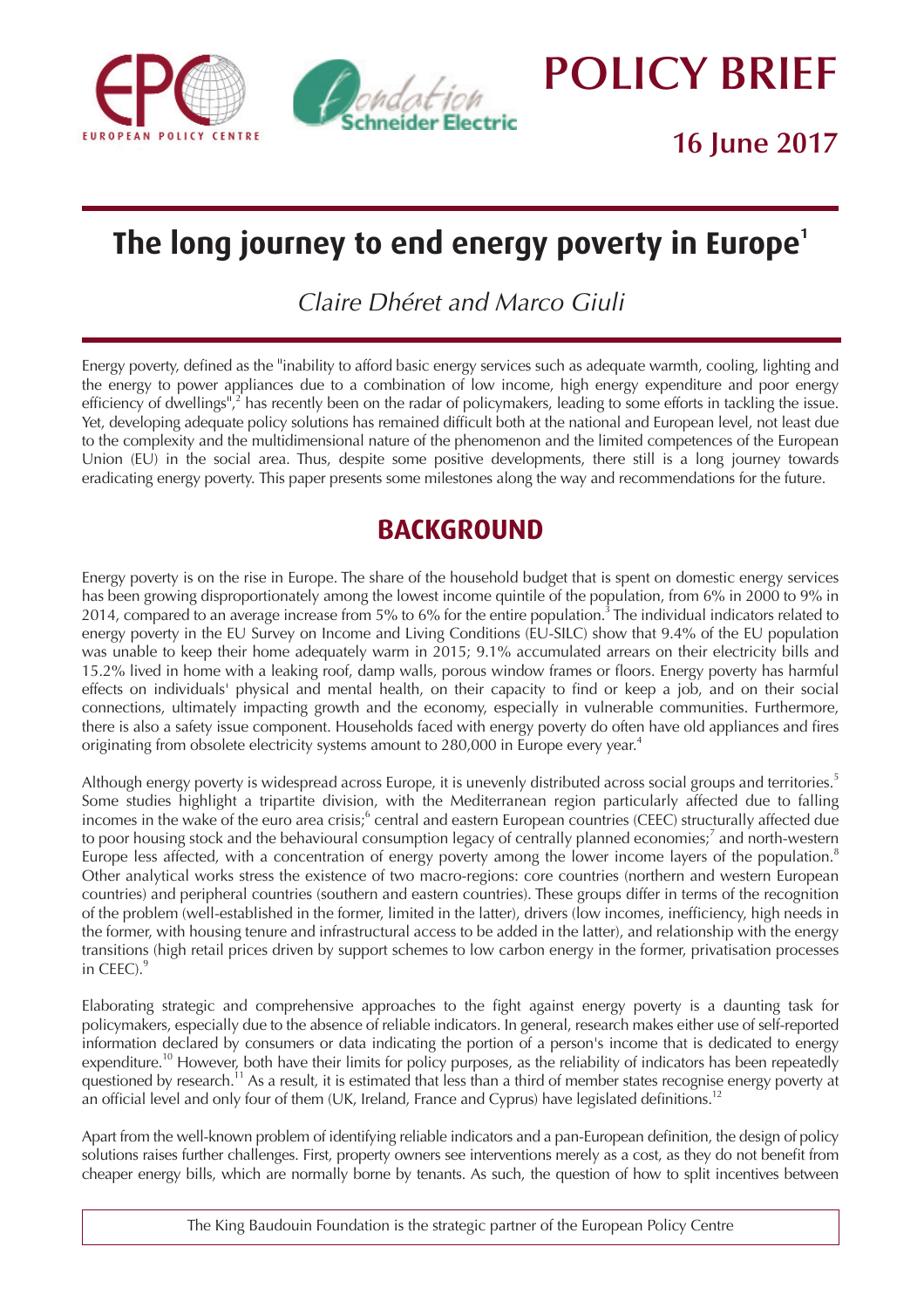landlords and tenants is particularly challenging. Second, the benefits of competition and the possibility to switch suppliers are not always obvious to consumers, who often struggle with excessively complex information reported on their energy bills. Furthermore, the upfront costs of building refurbishment are often exacerbated by small economic scale. Finally, vulnerable consumers do not get sufficient information on how more efficient appliances and smart technologies can optimise consumption and help them save money in the medium to long run.

### **STATE OF PLAY**

### **The fight against energy poverty at member state level**

The primary competence for dealing with energy poverty in the EU belongs to member states, as it is generally addressed through social policies, which remain in the national remit. Energy poverty is also extremely sensitive to local specificities in terms of drivers, and therefore needs tailor-made actions at local level rather than 'one-sizefits-all' interventions from higher governance levels.

Usually, national governments and local authorities fall back on two types of interventions: short-term relief measures and/or structural ones. Short-term measures include financial interventions aimed at providing financial relief to vulnerable consumers, whilst structural measures include additional protection, investment in the energy efficiency of buildings, and measures to increase information and awareness.

Financial interventions may include social support (36%), direct payments (39%), social tariffs (20%), or negotiated tariffs (5%).13 Direct payments to vulnerable groups are widespread in the UK and the Nordic countries, whilst social tariffs are more frequent in southern Europe. These financial interventions are often subject to criticism for two main reasons: first, they only focus on affordability, without providing any incentive to behavioural change or to structural interventions, discouraging the transition towards a smarter and greener energy consumption. Second, they often suffer from poor targeting. Recipients are usually identified through the social welfare system, which often targets individuals rather than households or relies on a too narrow range of data. Other consumer protection measures include disconnection safeguards; utilities codes of conduct; and debt protection measures.

Energy efficiency interventions, mainly focusing on building refurbishment, constitute the main structural approach to energy poverty. Again, measures vary across the EU. In the Netherlands and Sweden, rental fees include energy bills, to realign the interests of landlords and tenants. After a refurbishment intervention, a housing cost guarantee ensures that the total cost (rent and energy) does not increase. France uses energy checks, offering grants to tenants for thermal renovation works under conditions related to income and performance.

### **The increasing role of the EU**

The EU raised in recent years its attention to vulnerable consumers, mainly through the development of legislation based on the EU competence related to the internal market for gas and electricity. The 'Third Energy Package' of 2009 asks member states to define vulnerable consumers to apply safeguards, on the condition it does not compromise the effective opening of the market. In the same vein, the Energy Union Communication of 2015 calls on member states to minimise the intervention on tariffs, and – when these interventions are necessary – to spread the cost of protection schemes among non-eligible consumers.

The 2016 'Clean Energy for All Europeans' package<sup>14</sup> contains the review of EU legislation relevant to energy poverty, such as the Electricity Directive, the Energy Efficiency Directive (EED), and the Energy Performance of Buildings Directive (EBPD). Overall, the package puts a specific emphasis on consumers, $15$  treating them as an active component of an increasingly decentralised energy market.

The proposed review of the Electricity Directive calls on member states to define a set of criteria to measure energy poverty, monitor the number of households in energy poverty, and report energy poverty levels to the Commission every two years. The directive also requires that customers in arrears are given adequate information on alternatives to disconnection. The EED review asks member states to include a share of energy efficiency measures to be implemented in households affected by energy poverty under the Energy Efficiency Obligation Schemes, making a provision that used to be optional mandatory. The EBPD review requires long-term renovation strategies to contribute to the alleviation of energy poverty. Finally, to assist member states in monitoring energy poverty, the Commission will launch a European Energy Poverty Observatory (EPOV) aiming to increase the availability of pan-European knowledge on the issue and support decision-makers in reporting and developing policy measures.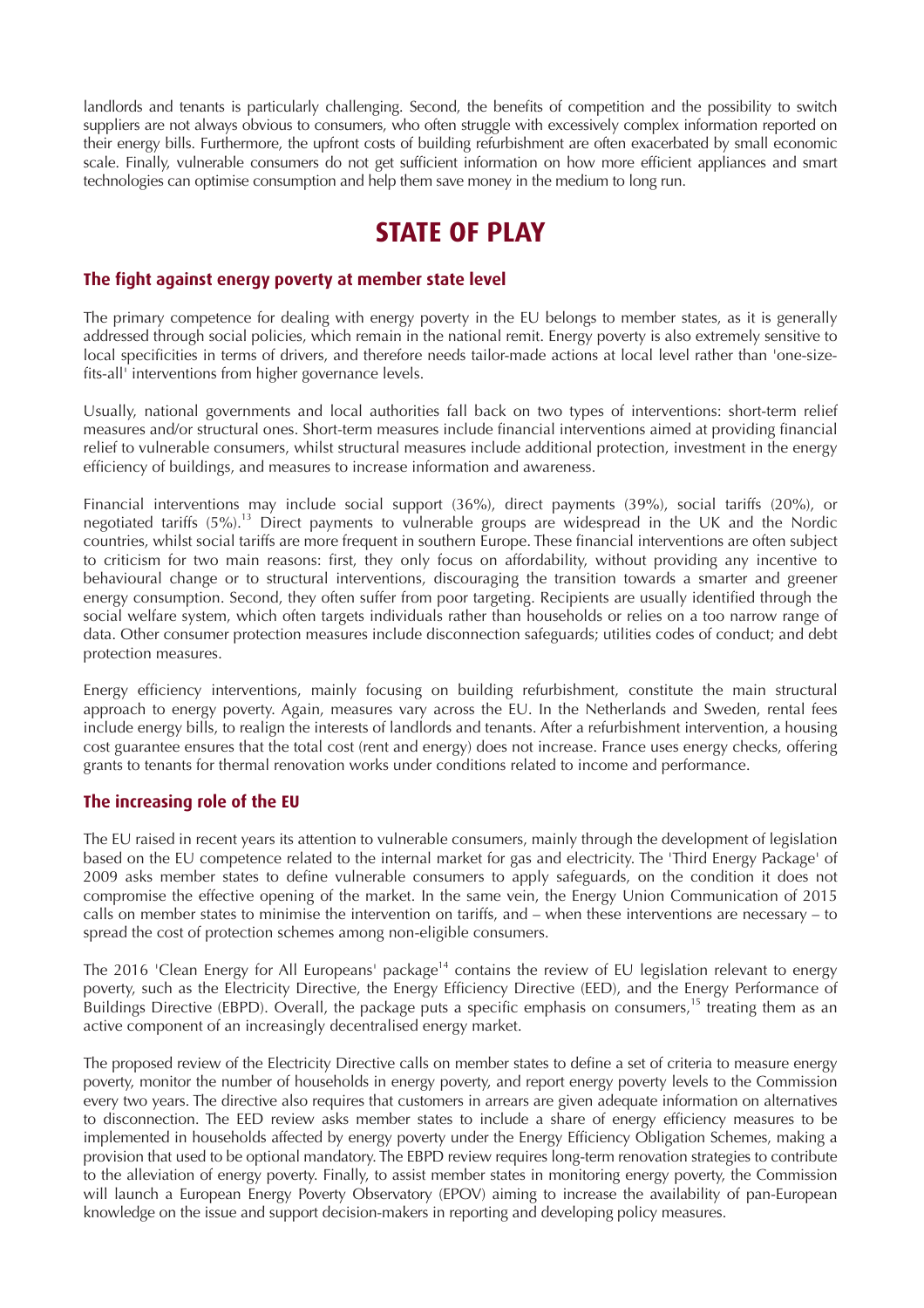These recent initiatives contain many positive innovations. First, the proposed legislation pushes member states to acknowledge the problem through reporting obligations, making sure domestic constituencies can hold them accountable on the energy poverty subject. Second, it encourages them to better target short-term measures and consider a progressive phasing out of these measures. Furthermore, by highlighting a preference for fighting energy poverty through social policies rather than market interventions, the Commission seems to acknowledge that price regulation is ultimately ineffective to fight energy poverty.16 Third, it pushes member states to move towards fighting the structural causes of energy poverty, notably by improving the building stock. Fourth, it facilitates access to information for consumers and switching conditions.

However, important obstacles persist to a more effective fight against energy poverty. First, a lack of consensus on definitions and indicators will continue to be a major obstacle to the elaboration of effective public policy. Some member states are not particularly eager to be subject to mandatory reporting on this topic, as this might expose them to domestic criticism. Second, funding initiatives remain not targeted enough or fit for purpose, as certain interventions – notably those addressing behavioural aspects and access to information – require community-based investment and close contact with consumers. Third, public finance constraints – notably in those countries which are more affected by energy poverty – will continue to undermine the member states' capacity to address the structural causes of energy poverty through public investment.

### **PROSPECTS**

Although the eradication of energy poverty is often perceived as a national competence, the EU has recently demonstrated that it can also play a role. Because EU actions do often open the door to increased awareness and innovative practices in countries where a given issue is not on the governments' agenda, this paper argues that more can still be achieved through the European level.

### **Making the most out of the European Energy Poverty Observatory (EPOV)17**

The EPOV offers great potential to progress on the fight against energy poverty. It will allow the centralisation of comparable data, which will help better map the problem, understand its interactions with overall poverty, and collect and share information on measures that have been implemented to address this complex issue.

However, the success of EPOV will be determined by its visibility and ability to drive policy changes. To this end, its main objective should be to go beyond the collection of indicators. More specifically, the information provided through EPOV should be used by the Commission as an instrument of policy guidance and promotion of good practices, helping the EU to give advice to member states on what works best. Furthermore, this information should be integrated into the wider spectrum of EU actions around social inclusion. Concretely, EPOV will provide additional information on the social drivers, the consequences and the spread of energy poverty. This information should be taken into consideration when other EU policies, including Cohesion Policy, are developed and when decisions about the allocation of EU funds are made. For instance, a minimum share of EU funds could be allocated to energy refurbishment of housing for low income families in the next multi-annual financial framework (MFF). Lastly, the observatory should stimulate a dialogue with non-state actors, such as businesses, social entrepreneurs, and banks, and increase awareness on the important role they also need to play in developing innovative solutions.

### **Upscaling social innovation across the EU**

Social innovation has been used, mainly in Western Europe, as a tool to combat energy poverty, make consumers more aware of their energy consumption and develop community-based solutions. However, such initiatives are often limited in terms of space and scale. In fact, social innovation is still underdeveloped, in particular in the area of energy poverty and in CEEC. This is both due to challenges related to the identification of poor-energy households, a lack of public recognition of social innovation and difficulties for social entrepreneurs to access funding. Thus, social innovation projects often concentrate on small-scale initiatives with limited budgets, thus restricting their impact to few people.

To encourage social innovation initiatives and recognise their potential in developing customer-oriented solutions, three major steps need to be taken. Firstly, social entrepreneurs need a specific legal status in national legislation and their achievements in countries where social innovation is poorly developed need to receive heighten visibility. Secondly, there should be more awareness about how to develop and implement innovative business models in social areas, for instance, by developing a curriculum to be taught in schools, at university or during vocational training. Thirdly, figuring out how to measure their economic impact is key to demonstrate its economic return on investment and garner support from the banking sector. So far, the work conducted in this area remains patchy. To